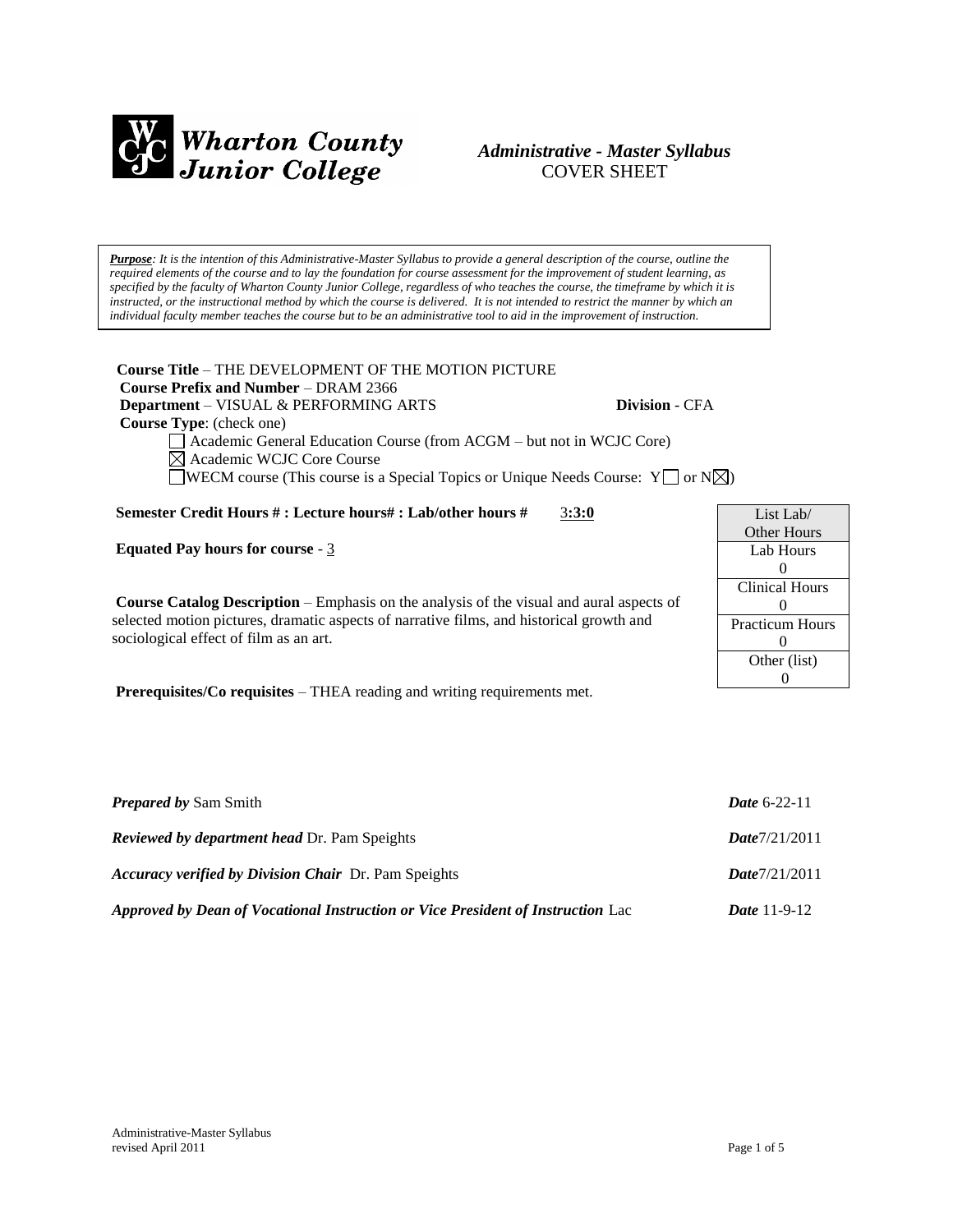

**I. Topical Outline** – Each offering of this course must include the following topics

American Film History, Film Genres, Film Terminology, Production Process, Criticism.

#### **II. Course Learning Outcomes**

| <b>Course Learning Outcome</b>                                                                                                                                                                              | <b>Method of Assessment</b>                                                                                                                                                            |
|-------------------------------------------------------------------------------------------------------------------------------------------------------------------------------------------------------------|----------------------------------------------------------------------------------------------------------------------------------------------------------------------------------------|
| 1. To trace major happenings and movements in motion<br>picture history.<br>2. To distinguish various genres of pictures.                                                                                   | 1. Students will complete a topical outline and be assessed on<br>the information through in class quizzes.<br>2. Students will present an oral report on a specific genre of<br>film. |
| 3. To recognize and apply film terminology.<br>4. To indentify the production process from pre production<br>through post production process.<br>5. To crically evaluate a film based on specific criteria. | 3. Topical outline and class quizzes.<br>4. Topical outline and class quizzes.<br>5. Students will write a critique of a current film.                                                 |

#### **III. Required Text(s), Optional Text(s) and/or Materials to be Supplied by Student.**

The Movie Idiom: Film As A Popular Art Form by Robert Henry Stanley, Waveland Press, Inc. Current Edition. Students are also expected to attend at least one current motion picture during the course of the semester.

#### **IV. Suggested Course Maximum** - 25

**V. List any specific spatial or physical requirements beyond a typical classroom required to teach the course**.

Large monitor with DVD and VHS systems.

#### **VI. Course Requirements/Grading System – Describe any course specific requirements such as research papers or reading assignments and the generalized grading format for the course**

Students will be expected to read assigned chapters in the book and they will complete 3 quizzes @ 15 % each, present an oral report on film genre @ 15%; complete a 2 page written critique of a current movie @ 15%; Complete a course outline @ 15%, attendance and participation @ 10%. A=

#### **VII. Curriculum Checklist**

- **Academic General Education Course** (from ACGM – but not in WCJC Core) No additional documentation needed

#### - **Academic WCJC Core Course**

Attach the Core Curriculum Checklist, including the following:

- Basic Intellectual Competencies
- Perspectives
- Exemplary Educational Objectives

#### - **WECM Courses**

If needed, revise the Program SCANS Matrix & Competencies Checklist.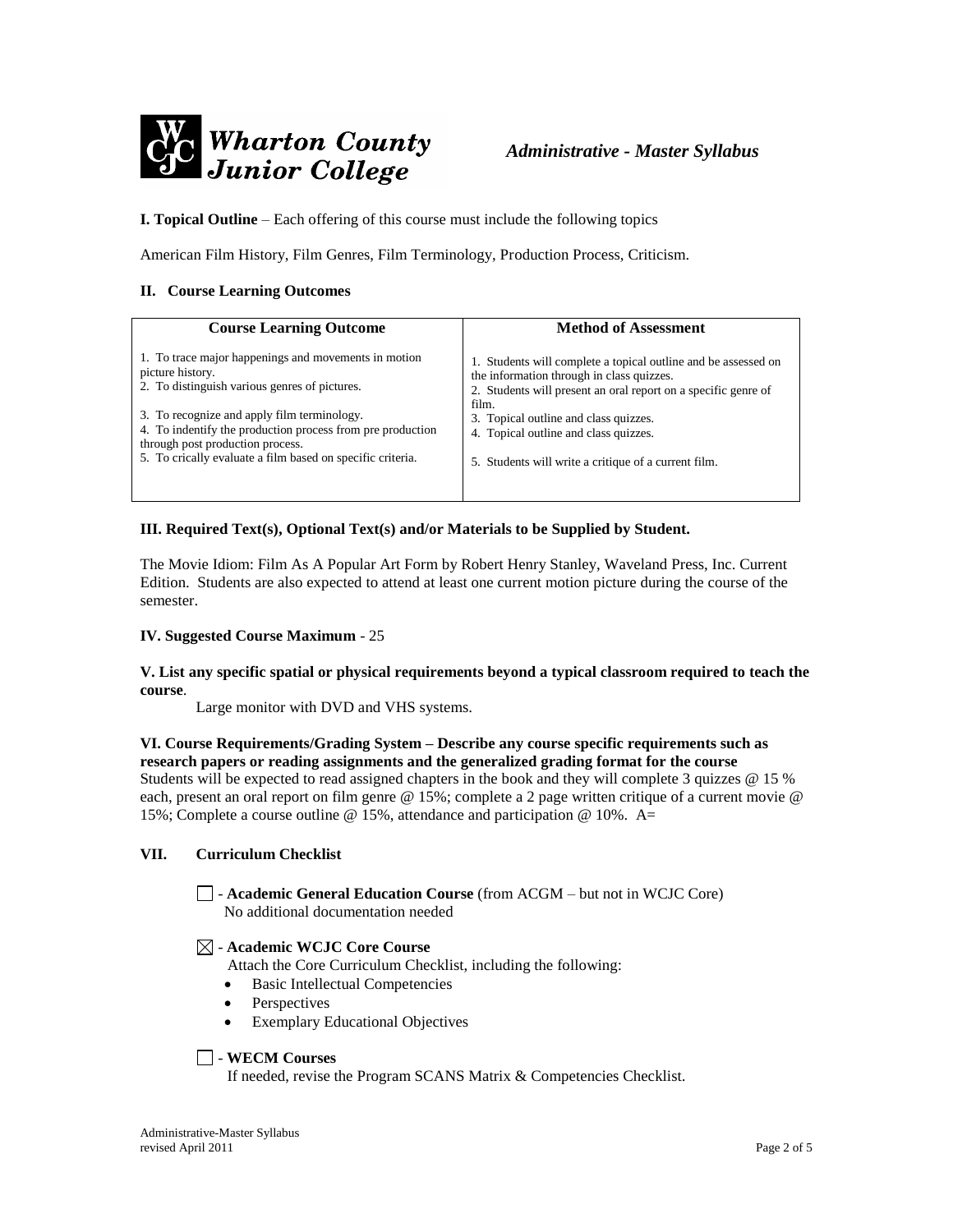

## **Page 1: Competencies**

| Course Prefix & Number: Drama 2366                                                                                                                                                                                                                                                   |                                                                                                                      |  |
|--------------------------------------------------------------------------------------------------------------------------------------------------------------------------------------------------------------------------------------------------------------------------------------|----------------------------------------------------------------------------------------------------------------------|--|
|                                                                                                                                                                                                                                                                                      |                                                                                                                      |  |
| Competency                                                                                                                                                                                                                                                                           | <b>Method of Assessment</b>                                                                                          |  |
| READING: Reading at the college level means the ability to analyze and<br>interpret a variety of printed materials – books, articles, and documents.                                                                                                                                 | Students reading is monitored via 3 quizzes, a course outline,<br>and the research generated for their presentation. |  |
| WRITING: Competency in writing is the ability to produce clear, correct,<br>and coherent prose adapted to purpose, occasion, and audience.                                                                                                                                           | Writing is assessed via a formal critique of a contemporary film.                                                    |  |
| SPEAKING: Competence in speaking is the ability to communicate orally<br>in clear, coherent, and persuasive language appropriate to purpose,<br>occasion, and audience.                                                                                                              | Students are required to deliver a formal presentation on a<br>specific film genre.                                  |  |
| LISTENING: Listening at the college level means the ability to analyze<br>and interpret various forms of spoken communication.                                                                                                                                                       |                                                                                                                      |  |
| CRITICAL THINKING: Critical thinking embraces methods for applying<br>both qualitative and quantitative skills analytically and creatively to subject discussions and formal critical analyses.<br>matter in order to evaluate arguments and to construct alternative<br>strategies. | Students will engage in a variety of activities including class                                                      |  |
| COMPUTER LITERACY: Computer literacy at the college level means<br>the ability to use computer-based technology in communicating, solving<br>problems, and acquiring information.                                                                                                    |                                                                                                                      |  |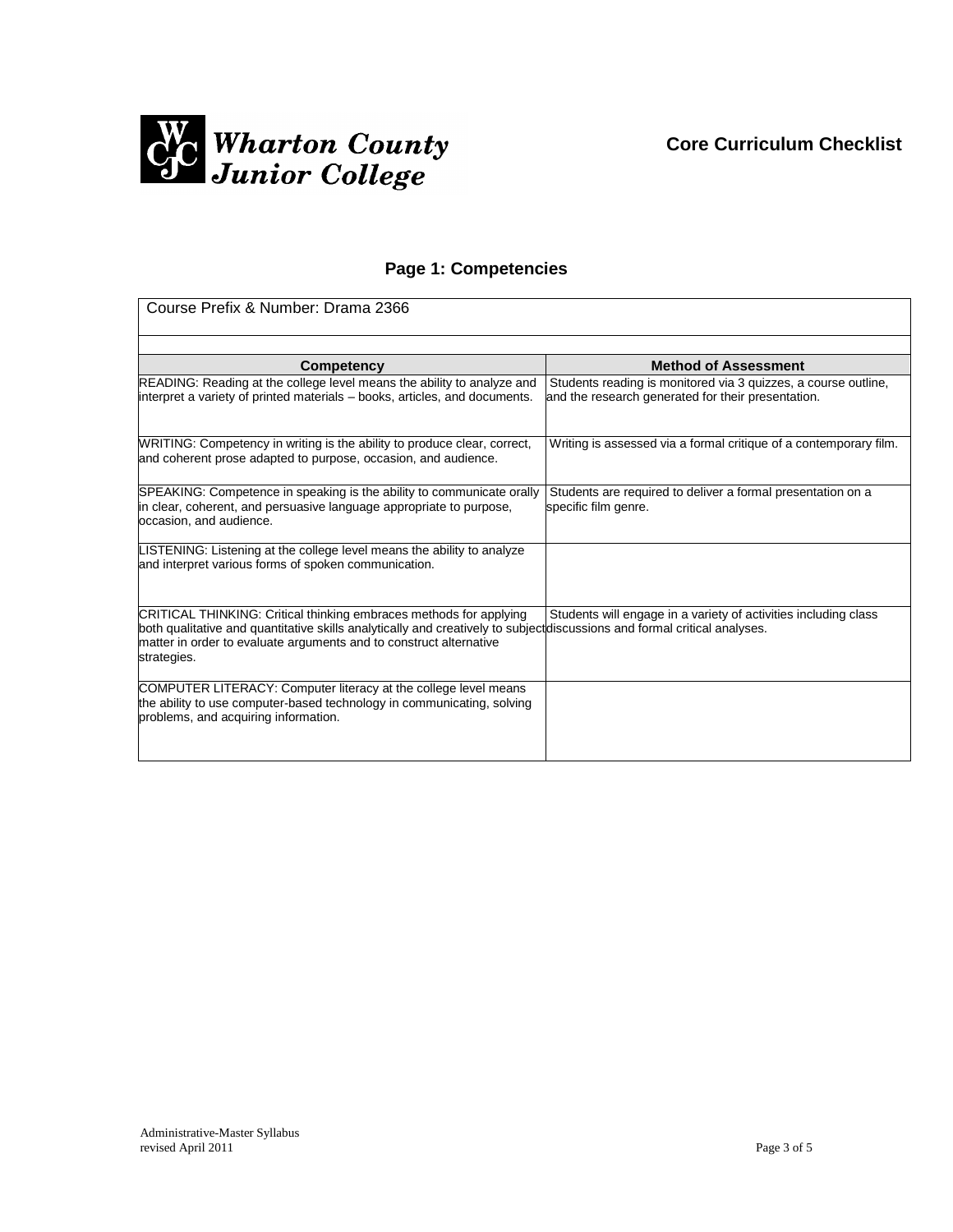## **Core Curriculum Checklist**



### **Page 2: Perspectives**

| Course Prefix & Number: DRAM 2366                                                                        |                                                                                                                                                    |  |
|----------------------------------------------------------------------------------------------------------|----------------------------------------------------------------------------------------------------------------------------------------------------|--|
|                                                                                                          |                                                                                                                                                    |  |
| <b>Perspective</b>                                                                                       | <b>Method of Assessment</b>                                                                                                                        |  |
| 1. Individual and society/world; cultural and ethnic diversity                                           | Students review movies within the frame of their social context.<br>Students discuss cultural and ethnic impact that mass media has<br>on society. |  |
| 2. Individual, political, economic, and social aspects of life; being a<br>responsible member of society |                                                                                                                                                    |  |
| 3. Health and wellness                                                                                   |                                                                                                                                                    |  |
| 4. Technology and science: use and understanding                                                         |                                                                                                                                                    |  |
| 5. Personal values for ethical behavior                                                                  | Students are held to a strong standard for personal behavior with<br>regard to academic integrity, meeting deadlines, and academic<br>achievement. |  |
| 6. Ability to make aesthetic judgments                                                                   | Students are introduced to standards of dramatic excellence and<br>apply these standards in classroom discussions and formal<br>critiques.         |  |
| 7. Logical reasoning in problem solving                                                                  |                                                                                                                                                    |  |
| 8. Integrate knowledge from and understand interrelationships of the<br>scholarly disciplines            |                                                                                                                                                    |  |